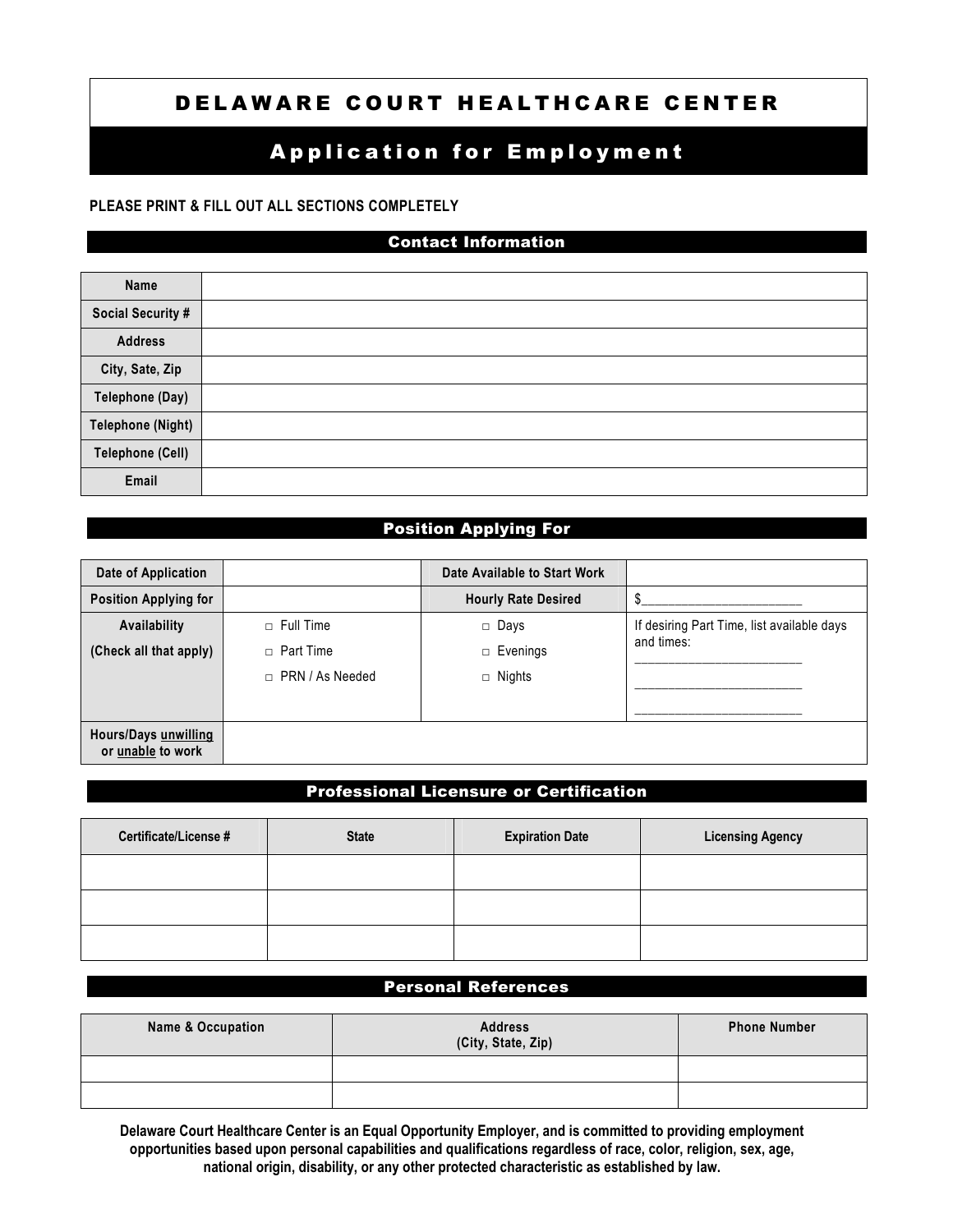# Education Record

|                           | Name Of School | Location | <b>Highest Grade</b><br>Completed | Degree/Course |
|---------------------------|----------------|----------|-----------------------------------|---------------|
| <b>High School</b>        |                |          |                                   |               |
| <b>Business-Technical</b> |                |          |                                   |               |
| <b>Nursing</b>            |                |          |                                   |               |
| College                   |                |          |                                   |               |
| Other                     |                |          |                                   |               |

# Work History

**List your prior employers. Use additional sheets if you have not listed** *all* **prior employment below.** 

| <b>Most Recent</b><br>Employer |                           |  |
|--------------------------------|---------------------------|--|
| <b>Employer Address</b>        |                           |  |
| <b>Position Held</b>           | <b>Reason for Leaving</b> |  |
| <b>Start Date</b>              | <b>End Date</b>           |  |
| <b>Starting Salary</b>         | <b>Ending Salary</b>      |  |
| Supervisor                     | <b>Supervisor Phone #</b> |  |

| <b>Former Employer</b>  |                           |  |
|-------------------------|---------------------------|--|
| <b>Employer Address</b> |                           |  |
| <b>Position Held</b>    | <b>Reason for Leaving</b> |  |
| <b>Start Date</b>       | <b>End Date</b>           |  |
| <b>Starting Salary</b>  | <b>Ending Salary</b>      |  |
| Supervisor              | <b>Supervisor Phone #</b> |  |

| <b>Former Employer</b>  |                           |  |
|-------------------------|---------------------------|--|
| <b>Employer Address</b> |                           |  |
| <b>Position Held</b>    | <b>Reason for Leaving</b> |  |
| <b>Start Date</b>       | <b>End Date</b>           |  |
| <b>Starting Salary</b>  | <b>Ending Salary</b>      |  |
| <b>Supervisor</b>       | <b>Supervisor Phone #</b> |  |

| <b>Former Employer</b>  |                           |  |
|-------------------------|---------------------------|--|
| <b>Employer Address</b> |                           |  |
| <b>Position Held</b>    | <b>Reason for Leaving</b> |  |
| <b>Start Date</b>       | <b>End Date</b>           |  |
| <b>Starting Salary</b>  | <b>Ending Salary</b>      |  |
| <b>Supervisor</b>       | <b>Supervisor Phone #</b> |  |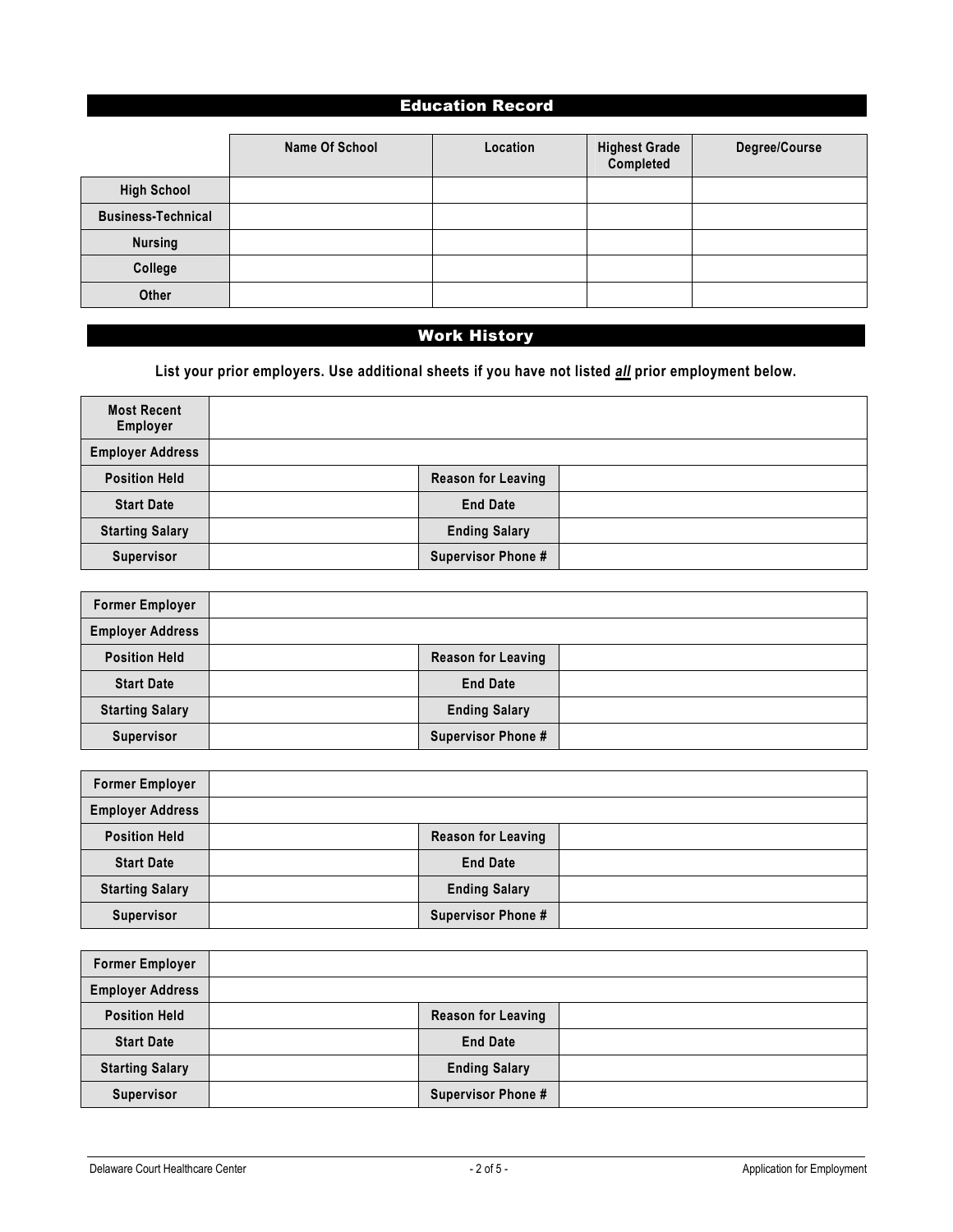#### General Questions

#### *If you need additional room to answer any of the following questions or wish to provide explanations of any of your answers, then please write on an additional piece of paper that includes the question number that you are answering.*

| 1)  | Do you have legal authorization to be employed in the U.S.?                                                                                                                                                                                                                                                                                                  | Yes $\Box$    | $No$ $\square$ |
|-----|--------------------------------------------------------------------------------------------------------------------------------------------------------------------------------------------------------------------------------------------------------------------------------------------------------------------------------------------------------------|---------------|----------------|
| 2)  | Are you older than 18 years old? Or if you are under 18 years old, can you furnish a work permit?                                                                                                                                                                                                                                                            | Yes $\Box$    | No $\square$   |
| 3)  | Are you capable of performing the duties set forth on the attached job description with or without<br>accommodation?                                                                                                                                                                                                                                         | Yes $\Box$    | No $\square$   |
| 4)  | Do you have any relatives working for our company?                                                                                                                                                                                                                                                                                                           | Yes $\Box$    | No $\square$   |
| 5)  | Have you ever applied to Delaware Court Healthcare Center (or, any related company) before?                                                                                                                                                                                                                                                                  | Yes $\Box$    | No $\square$   |
| 6)  | Have you ever been an employee of Delaware Court Healthcare Center (or, any related company)<br>before?                                                                                                                                                                                                                                                      | Yes $\Box$    | $No$ $\square$ |
| 7)  | Have you ever been fired, dismissed or asked to resign from any job?                                                                                                                                                                                                                                                                                         | Yes $\Box$    | $No$ $\square$ |
| 8)  | Have you ever been convicted of or pled guilty or no contest to any criminal offenses? (Depending<br>on the nature of the offense, conviction may not be an absolute bar to employment.) (This question<br>specifically includes convictions, which have been sealed and/or expunged; such convictions will be<br>disclosed on your criminal records check.) | Yes $\square$ | $No$ $\square$ |
| 9)  | Have you ever been charged with, convicted of, or pled guilty or no contest to, abusing, neglecting<br>or mistreating a nursing facility resident in a court of law? (This question specifically includes<br>convictions, which have been sealed and/or expunged; such convictions will be disclosed on your<br>criminal records check.)                     | Yes $\Box$    | No $\square$   |
| 10) | Have you ever been accused of patient/resident abuse or neglect by a resident, family member,<br>former employer, etc.?                                                                                                                                                                                                                                      | Yes $\Box$    | No $\square$   |
| 11) | Are you currently (or have you ever been) excluded from a federally funded health care program,<br>such as Medicare or Medicaid?                                                                                                                                                                                                                             | Yes $\Box$    | No $\square$   |
| 12) | Have you ever been investigated, sanctioned, or entered into a settlement agreement for the<br>violation of any State or Federal law related to laws regarding the billing of services and the referral<br>of patients, laws relating to resident abuse and neglect or health care fraud?                                                                    | Yes $\Box$    | No $\square$   |

#### Working Conditions & Requirements

You are applying to work in a nursing facility. There are certain risks and conditions of employment inherent in working in a health care facility that you should consider before submitting this Application. The job for which you are applying:

- May require you to work throughout the facility, which may include the nursing service areas, such as resident rooms, bathing rooms, kitchen and dining area.
- Will involve interactions with residents, fellow employees, visitors, contractors/vendors, and government officials.
- May expose you to air contaminants, hazardous chemicals, blood, body fluids, infectious diseases, including, but not limited to, tuberculosis, hepatitis, HIV/AIDS, and Legionnaire's disease.
- May subject you to hostile and emotionally upset residents, family members, personnel and visitors.
- May cause you to work beyond normal working hours, on

weekends and holidays, and in other positions temporarily, when necessary.

- Will require you to adhere to a dress code.
- Is subject to call-back or call-in during emergency conditions and when staffing needs require.
- May subject you to injury from falls, equipment, residents acting out, etc. through the workday, as well as reactions to resident medications.
- Will require you to work rotating weekends and holidays.

It is important that you fully understand that regardless of the position for which you are applying, working in a nursing facility requires patience, skills, and certain physical requirements. With or without the aid of an accommodation, the job for which you are applying may require you to:

- **Move intermittently throughout the day.**
- Read, speak and write English fluently.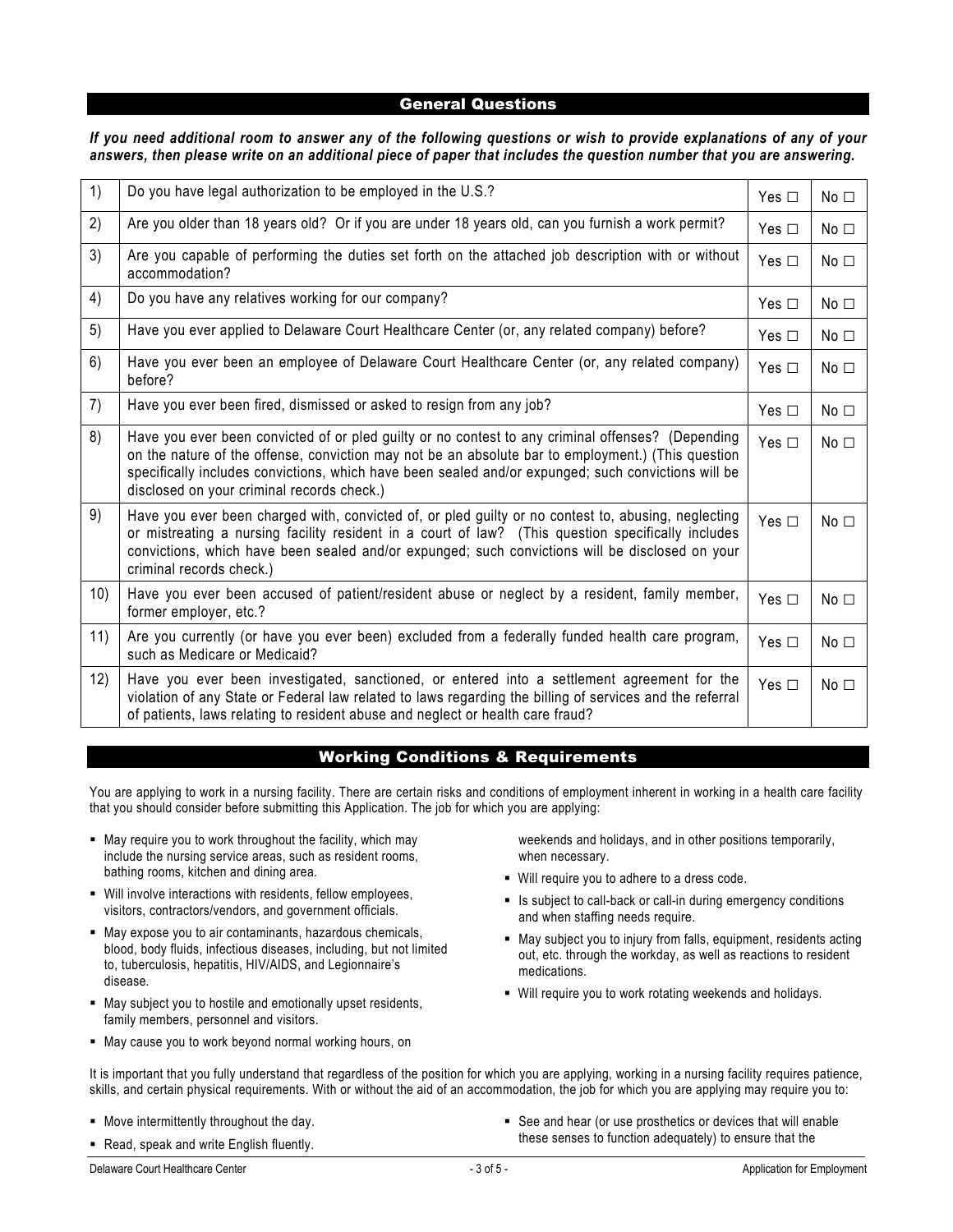requirements of the position are met.

- Maintain good physical and mental health.
- Maintain the stamina to work effectively under adverse conditions.
- Be available to assist in the evacuation of residents during emergency situations.
- Cope with the mental and emotional stress of the position, which may include resident physical and mental sickness and

death.

- Relate to and work with the ill, disabled, elderly, emotionally upset, and, at times, hostile, people within the facility.
- Push, pull, move and/or lift a minimum of 25 pounds to a minimum height of 5 feet, and be able to push, pull, move and/or carry such weight a minimum distance of 50 feet.

By signing and submitting this Application, you are asserting that you have read and understood the working conditions and requirements noted above, and that you can meet or exceed all of the requirements and are willing to work under the conditions noted. Different positions may have more strenuous physical requirements as outlined in the applicable job description.

### CERTIFICATIONS & UNDERSTANDINGS

- 1. I understand that it is important that I fill out all parts of this Application completely and accurately. I understand that an incomplete application will delay Delaware Court Healthcare Center's ability to consider me for the position for which I am applying, and may eliminate me from consideration.
- 2. I certify that the information given in this application is true, complete and accurate to the best of my knowledge, and I recognize that my future employment is subject to termination without notice should any of the information be found to be false, incomplete or inaccurate.
- 3. I understand that this application is not an offer of employment. My qualifications for employment will be determined, in part, from this Application, a personal interview and a background check.
- 4. I understand that this application will be considered only for the open position for which I am applying. If I wish to apply for another position or reapply to Delaware Court Healthcare Center at a later point, I will need to complete a new application. I understand that that this application will only be considered active for 60 days.
- 5. I understand that I have an ongoing duty to update the information contained in this application immediately should it change at any point.
- 6. I understand that even though I may be hired to work a particular shift or hours, this may be changed at the sole discretion of Delaware Court Healthcare Center. I understand that I may be required to work overtime periodically based on the staffing needs of Delaware Court Healthcare Center.
- 7. I understand that I will be subject to a pre-employment alcohol and drug test before an offer of employment can be made, and that if an offer of employment is made, that I will then be subject to a medical examination completed by a physician designated by Delaware Court Healthcare Center prior to the performance of any job duties. Further random drug and alcohol tests may be scheduled at the discretion of the employer.
- 8. I understand that my background and references will be checked and I hereby authorize Delaware Court Healthcare Center to investigate all statements made in this application as necessary, and to contact any person or entity identified in this application in order to obtain information about me, my education, and my prior job performance. By signing below, I hereby release Delaware Court Healthcare Center, including any and all of its officers, directors, managers, and employees, from any and all liability and/or damages relating to or arising from such background investigation.
- 9. I understand that because of the sensitive nature of the services that Delaware Court Healthcare Center provides, Delaware Court Healthcare Center will conduct a criminal background check on me. If I have been convicted of certain offenses listed in the Ohio Revised Code, Delaware Court Healthcare Center will not employ me, except in very limited circumstances. I also understand that there is an exception to the general rules in Ohio regarding sealed records for background checks conducted for people who work in longterm care facilities. Thus, the background checks conducted by Delaware Court Healthcare Center will reveal all offenses – even if they have been sealed. I understand that even if my record has been sealed, the details of my conviction will be released to Delaware Court Healthcare Center, and Delaware Court Healthcare Center will not employ me.
- 10. I understand that if I am hired, my employment with Delaware Court Healthcare Center will be "at will", for no definite period of time, and may be terminated at any time and for any reason without prior notice. DO NOT WRITE IN THIS BOX

|                                  |      |                   | Date: and the state of the state of the state of the state of the state of the state of the state of the state of the state of the state of the state of the state of the state of the state of the state of the state of the |
|----------------------------------|------|-------------------|-------------------------------------------------------------------------------------------------------------------------------------------------------------------------------------------------------------------------------|
| Signature                        | Date |                   |                                                                                                                                                                                                                               |
| <b>Print Name</b>                |      | Hired: Yes ___ No |                                                                                                                                                                                                                               |
| Delaware Court Healthcare Center |      | $-4$ of 5 -       | Application for Employment                                                                                                                                                                                                    |